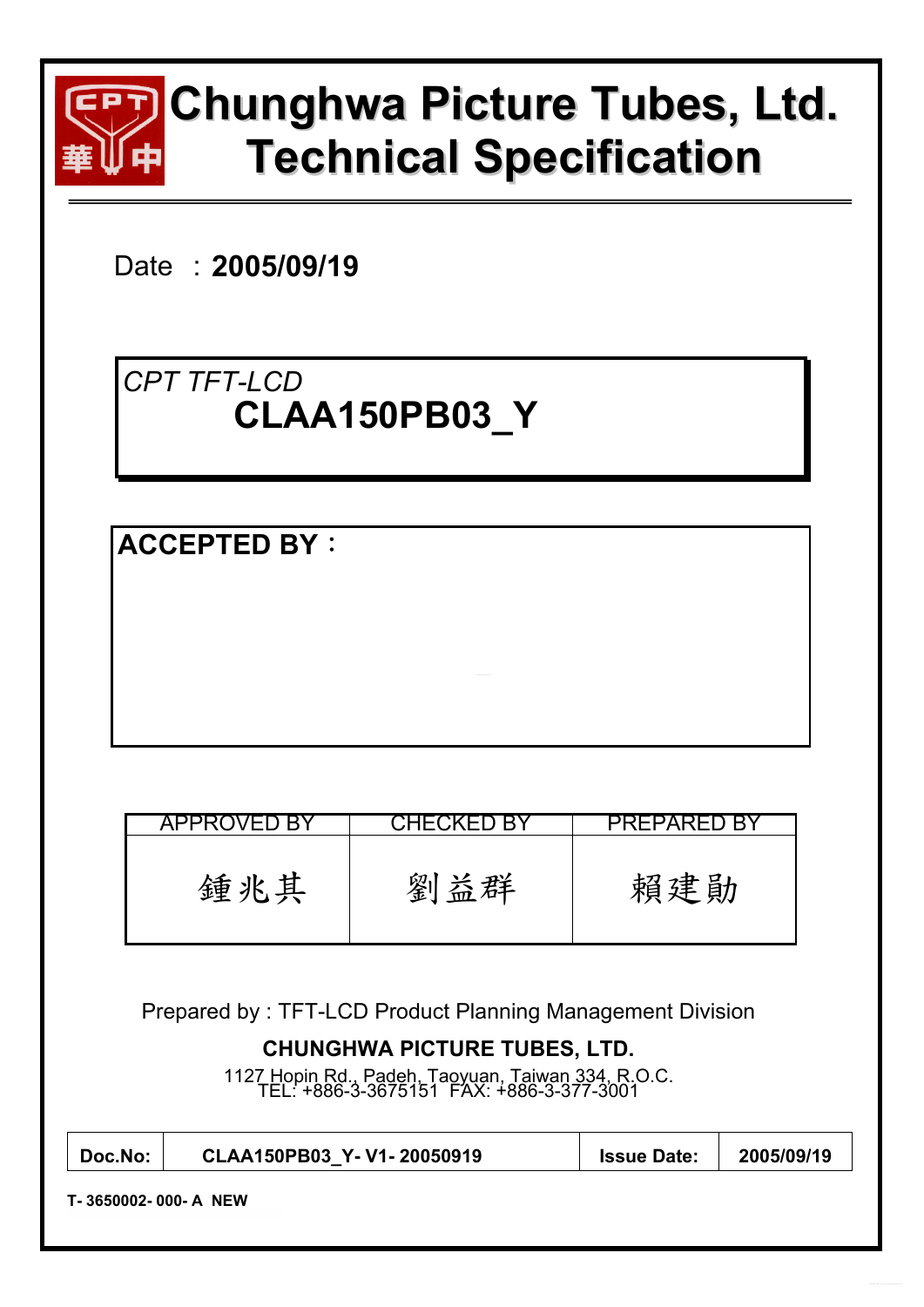| <b>Revision No.</b> | <b>Date</b> | Page | <b>Description</b> |
|---------------------|-------------|------|--------------------|
| V1                  | 2005/09/19  |      | Final              |
|                     |             |      |                    |
|                     |             |      |                    |
|                     |             |      |                    |
|                     |             |      |                    |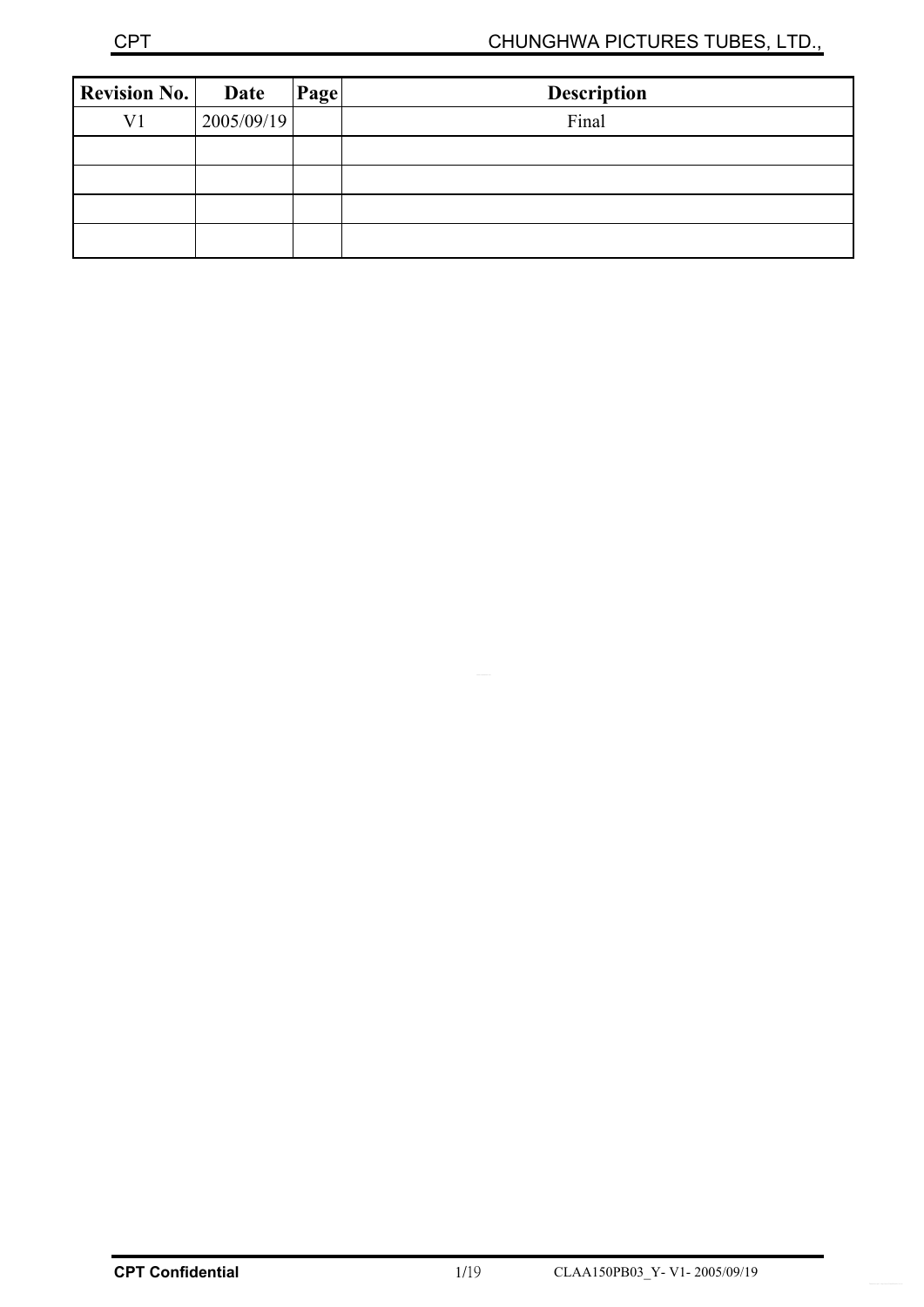#### **1. OVERVIEW**

 *CLAA150PB03\_Y* (with LVDS interface) is 15.0" color TFT-LCD (Thin Film Transistor Liquid Crystal Display) module composed of LCD panel, driver ICs, control circuit, and backlight. It follows SPWG spec.

By applying 6 bits digital data,  $1400\times1050$ ,  $262K$  color images are displayed on the 15.0" diagonal screen. Input power voltage is single 3.3V for LCD driving.

 Inverter for backlight is not included in this module. Interface of data and control signals is Typ. 54.0MHz digital. 2 pixel data are transmittd per cycle. General specifications are summarized in the following table:

| <b>ITEM</b>                    | <b>SPECIFICATION</b>                                 |
|--------------------------------|------------------------------------------------------|
| Display Area(mm)               | $304.5(H) \times 228.375(V)$<br>(15.0-inch diagonal) |
| Number of Pixels               | $1400 \times 3(H) \times 1050(V)$                    |
| Pixel Pitch(mm)                | $0.2175(H) \times 0.2175(V)$                         |
| <b>Color Pixel Arrangement</b> | RGB vertical stripe                                  |
| Display Mode                   | Normally white TN                                    |
| Number of Colors               | 262144 colors                                        |
| <b>Optimum Viewing Angle</b>   | 6 o'clock                                            |
| Brightness(cd/m <sup>2</sup> ) | 200 typ.(center,CCFL=6mA)                            |
| Power consumption(W)           | Module 7.05 typ. @ 6mA (B/L 4.08W typ. @6mA)         |
| Module Size(mm)                | $317.3(W) \times 242.0(H) \times 5.7(D)$ typ         |
| Module Weight(g)               | $560$ typ                                            |
| <b>Backlight Unit</b>          | CCFL, 1 tube                                         |
| <b>Surface Treatment</b>       | Anti-Glare (Haze value: 12%); Hardness: 3H           |

 $[Note] :$ 

The LCD Products listed on this document are not suitable for use of aerospace equipment, submarine cables, nuclear reactor control system and life support systems. If customers intend to use these LCD products for above application or not listed in "Standard" as follows , please contact our sales people in advance.

Standard: Computer, Office equipment, Communication equipment, Test and Measurement equipment ,

Machine tool , Industrial robot , Audio and Visual equipment , Other consumer products.

## **2. ABSOLUTE MAXIMUM RATINGS**

| <b>ITEM</b>                             | <b>SYMBOL</b>    | MIN.     | MAX.      | <b>UNIT</b>     |
|-----------------------------------------|------------------|----------|-----------|-----------------|
| Power Supply Voltage for LCD            | <b>VCC</b>       | $-0.3$   | 4.0       | V               |
| LVDS input Voltage                      | <b>VIN</b>       | $-0.3$   | $VCC+0.3$ | V               |
| Lamp Voltage                            | VL               | 650      | 880       | Vrms            |
| Lamp Current *1)                        | $_{\rm IL}$      | 3        | 6.5       | mArms           |
| Lamp Frequency                          | <b>FL</b>        | 50       | 80        | kHz             |
| Static Electricity *2)                  | <b>VESDt</b>     | $-250$   | 250       | V               |
|                                         | <b>VESDc</b>     | $-15$    | 15        | KV              |
| ICC Rush Current *3)                    | <b>I</b> RUSH    |          | 1000      | mA              |
| Operation Temperature *4)*5)*6) *7)     | $T_{op}$         | $\theta$ | 50        | $^{\circ}$ C    |
| <b>Storage Temperature</b><br>*4)*5)*6) | $T_{\text{stg}}$ | $-20$    | 60        | $\int_0^\infty$ |
| <b>Starting Lamp Voltage</b>            | $\rm V_{SL}$     |          | 1560      | V               |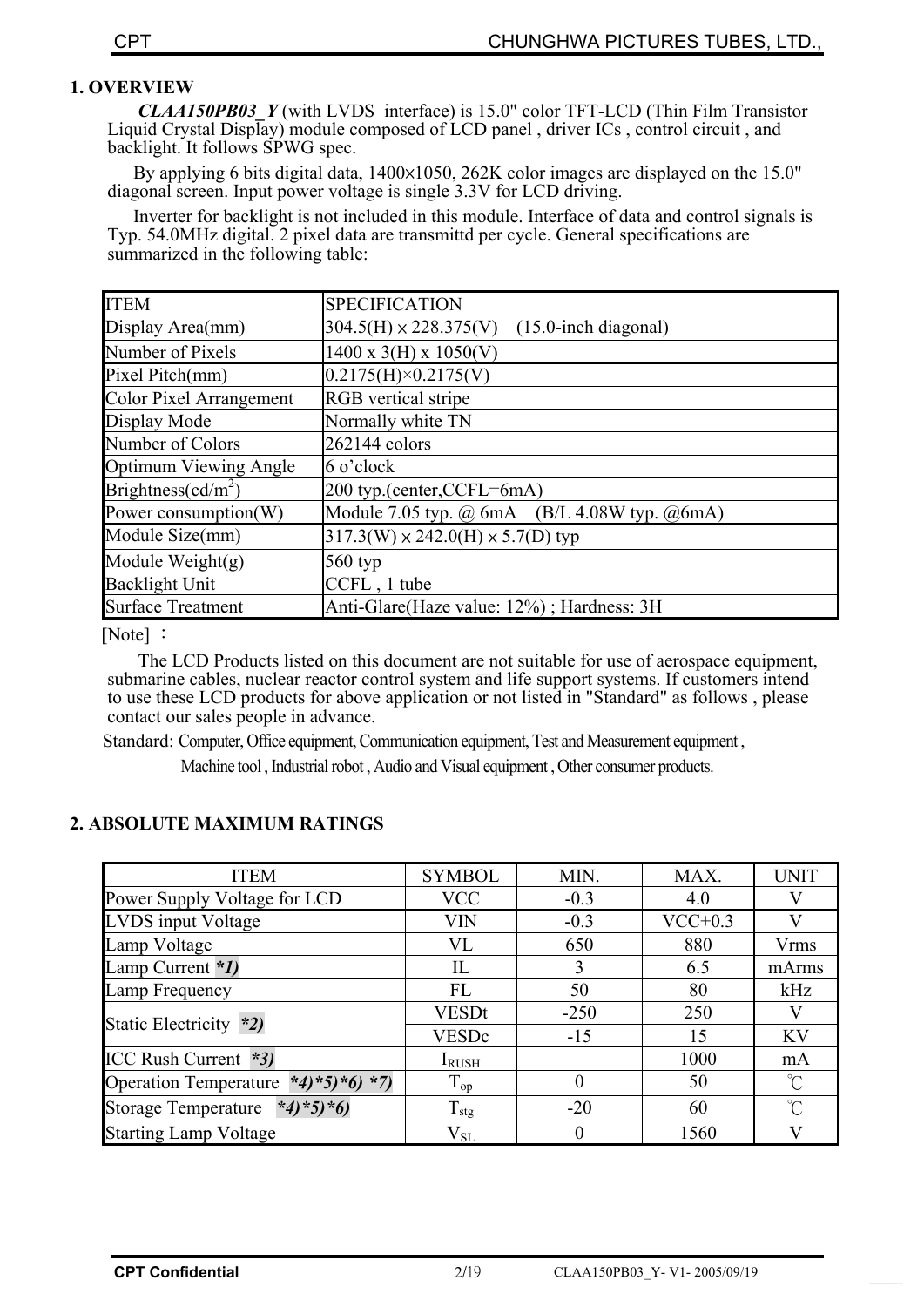$[Note] :$ 

\*1) Lamp current has direct relation with lifetime.Please refer to backlight system. If lamp current is out off absolute maximun value, it will damage the lifetime and starting lamp quality. \*2) Test Condition: It depends on the IEC 1000-4-2 ,

 $VESDt : \dot{C}$  contact discharge to input connector

VESDc: Contact discharge to module

\*3) Control Signal: High  $(+3.3V) \rightarrow$ Low (GND)  $\cdot$  rising time of supply voltage should adjust from R3 & C2 to 470us.



\*4) Temp. vs. Humidity related chart (90% RH max.,  $Ta \leq 40^{\circ}$ C):

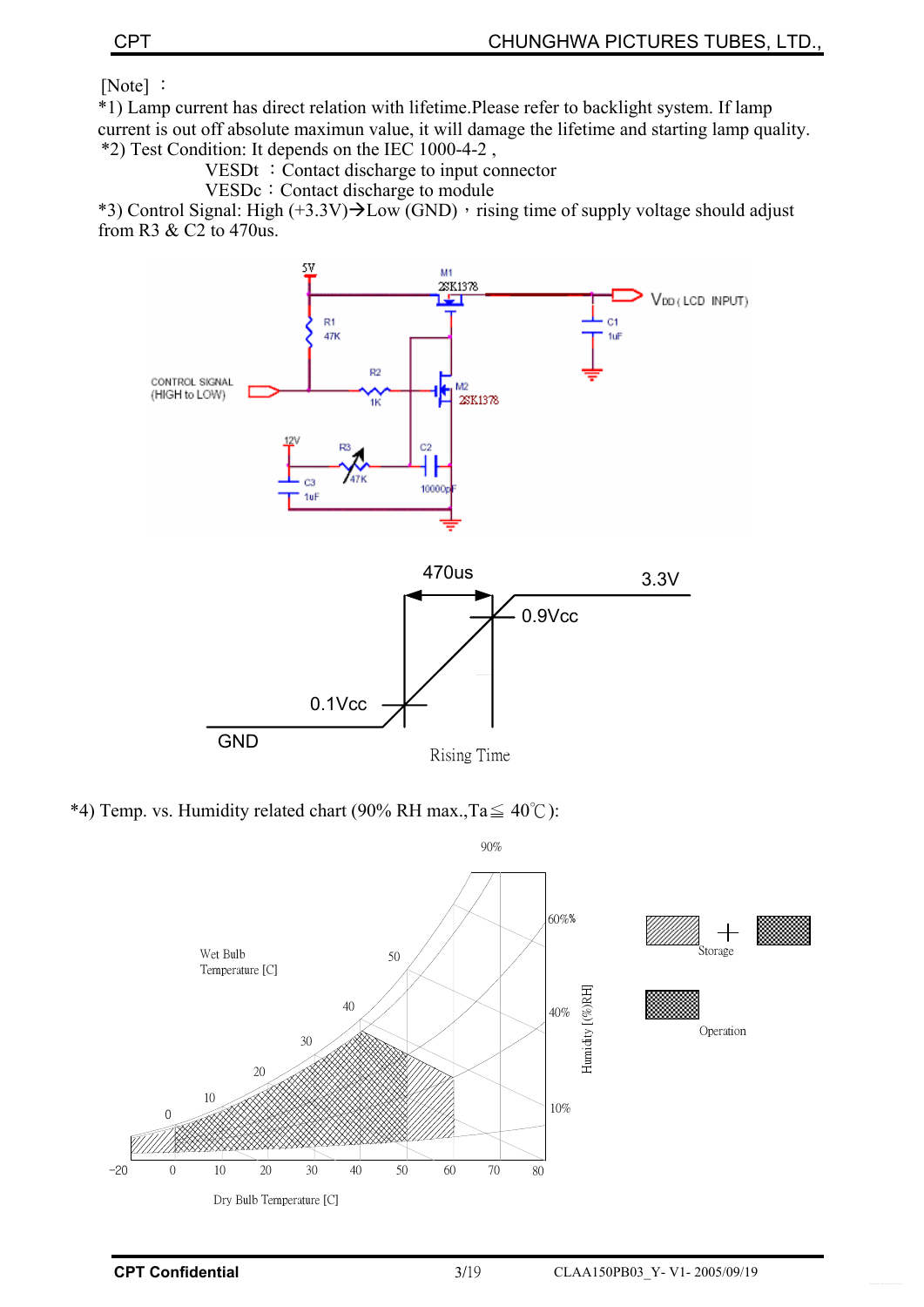- \*5) Max. Wet Bulb temp.  $\leq 39^{\circ}C(Ta > 40^{\circ}C)$  without condensation.
- $*6$ ) If users use the product out off the environmemt operation range (temperature and humidity), it will concern for visual quality.
- \*7) The product must work at operation temperature range and the temperature of the panel's center point must lower then  $60^{\circ}$ C.

## **3. ELECTRICAL CHARACTERISTICS**

| $(1) TFT-LCD$                                                                                                                                             |                                                         |            |            |                         |                         | $Ta = 25^{\circ}C$ |  |
|-----------------------------------------------------------------------------------------------------------------------------------------------------------|---------------------------------------------------------|------------|------------|-------------------------|-------------------------|--------------------|--|
| <b>ITEM</b>                                                                                                                                               | <b>SYMBOL</b>                                           | <b>MIN</b> | <b>TYP</b> | <b>MAX</b>              | <b>UNIT</b>             | Remark             |  |
| Power Supply Voltage for LCD                                                                                                                              | <b>VCC</b>                                              | 3.0        | 3.3        | 3.6                     | $\overline{\mathbf{V}}$ | $*1)$              |  |
| $(a)$ 256 Gray<br>Power Supply                                                                                                                            |                                                         | --         | 800        | 1000                    |                         |                    |  |
| (b) Black<br>Current for LCD                                                                                                                              | <b>ICC</b>                                              | --         | 900        | 1100                    | mA                      | $*2)$              |  |
| (c) White                                                                                                                                                 |                                                         | --         | 700        | 800                     |                         |                    |  |
| Interface                                                                                                                                                 | <b>LVDS</b>                                             |            |            | DSC383/385 \THC63LVD823 |                         |                    |  |
| [Note]<br>$*1)$<br>$\bullet$ VCC turn on conditions : (VCC=3.3V)<br>$0 < t1 \leq 10$ ms<br>$0 < t2 \le 50$ ms<br>$0 < t3 \le 50$ ms<br>$0 < t4 \le 10$ ms | 1 sec $\leq$ t5<br>200 ms $\leq$ t6<br>200 ms $\leq$ t7 |            |            |                         |                         |                    |  |
| $Vin=3.3V$<br>3.0V<br>3.0V<br>data<br><b>LCD Power Supply</b><br>Logic Signal<br>0.3V<br>0.3V<br>0.3V<br>t2<br>$t3$ $ t4$<br>t1<br>t5<br>VL               |                                                         |            |            |                         |                         |                    |  |
| <b>Backlight Power Supply</b>                                                                                                                             | t <sub>6</sub><br>Data: RGB DATA, DCLK, HD, VD, DENA    | t7         |            |                         |                         |                    |  |

- $\bullet$  VCC dip conditions :
	- 1) When  $2.4V \leq VCC \leq 3.0V$ , td $\leq 10$  ms
	- 2) When VCC<2.4V, it works abnormal that must reset power.
		- VCC dip conditions should follow VCC turn on conditions.

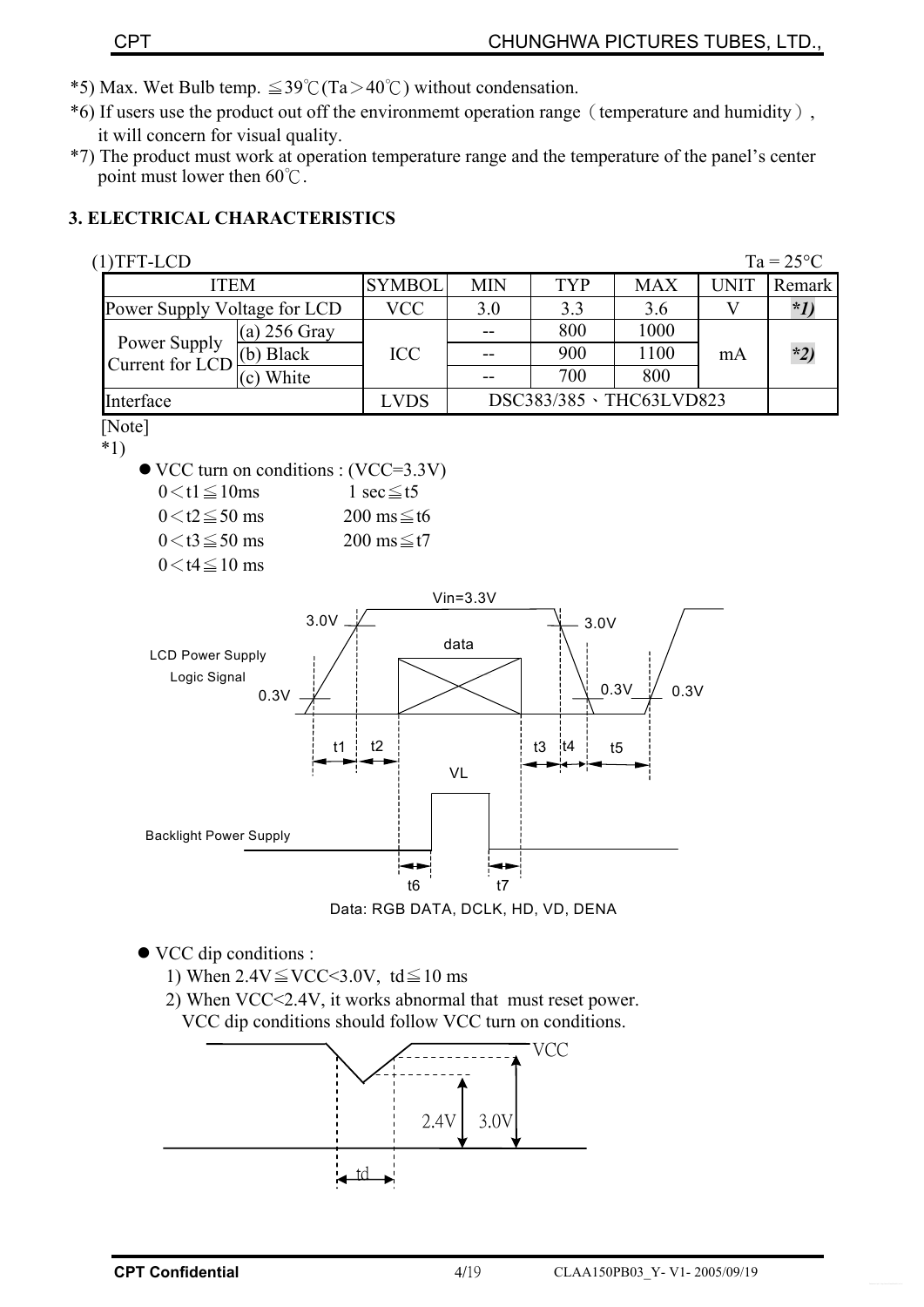\*2) Typical value is measured at 1050 line mode  $\cdot$  VCC=3.3V

| $f_H = 64kHz$        | $f_V = 60$ Hz     | $f_{CLK}$ =54 MHz |
|----------------------|-------------------|-------------------|
|                      |                   |                   |
|                      |                   |                   |
|                      |                   |                   |
| (a) 256 Gray Pattern | (b) Black Pattern | (c) White Pattern |

(2) Backlight system*\*5)* 

|                                                 |               |            |            |            | $Ta = 25^{\circ}C$ |  |
|-------------------------------------------------|---------------|------------|------------|------------|--------------------|--|
| <b>ITEM</b>                                     | <b>SYMBOL</b> | <b>MIN</b> | <b>TYP</b> | <b>MAX</b> | <b>UNIT</b>        |  |
| Lamp Voltage                                    | VI.           | 612        | 680        | 748        |                    |  |
| Lamp Current *1)                                |               | 3.0        | 6.0        | 6.5        | mA                 |  |
| Inverter Frequency *2)                          | FI            | 50         |            | 60         | <b>KHz</b>         |  |
| Lamp life time *3)                              | Life L        | 15000      |            |            | hr                 |  |
| $Ta = 0^{\circ}C$<br>Starting Lamp Voltage      | Vs            |            |            | 1560       | V                  |  |
| $*6)$<br>$*5)$<br>$Ta = 25^{\circ}C$<br>$*_{4}$ |               |            |            | 1370       |                    |  |

[Note]

 $*1)$  Inverter: SUMIDA; type:IV11145T (61K)



\*2) 2-1.At this frequency range, electrical and optical characteristics could keep in  $\pm 10\%$ range(except color coordinate).

2-2.Electrical and optical characteristics will display well at 50~60KHz frequency.

2-3.It would not damage the lifetime and reliability at 50~80KHz frequency.

\*3) Definition of the lamp life time:

Luminance: Luminance (center point) reduced to 50% of of initial value

- \*4) The lamp shall be stably lighted. Slide up method shall be used for input voltage application. The voltage is applied voltage to both ends of the lamp as the established starting voltage.
- \*5) Lamp frequency of inverter may produce interference with horizontal synchronous frequency,and this may cause horizontal beat on the display.Therefore,please adjust lamp frequency,and keep inverter as far from module as possible or use electronic shielding between inverter and module to avoid the interference.

The degrees of unbalance: less than 10% The ratio of wave height: less than  $\sqrt{2} \pm 10\%$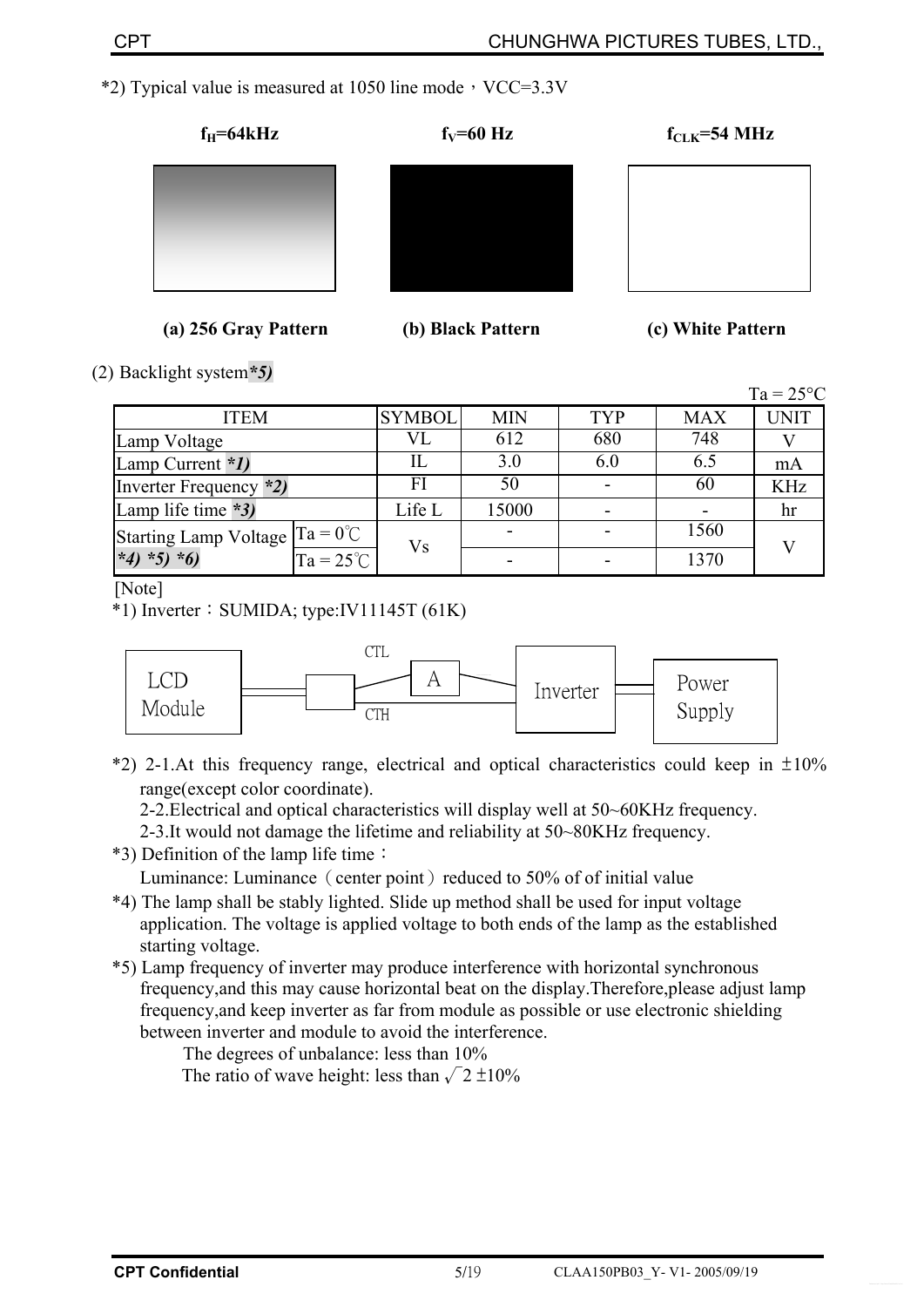

The degrees of umbalance  $=$  Ip-I-p /Irms\*100(%) The ratio of wave height =  $I_{p}^{1}$  (or I-p)/Irms

Ip: lamp current high side peak, I-p: lamp current low side peak

\*6) Definition of starting lamp voltage means max. voltage of starting lamp. Starting Lamp Voltage: Vs = initial value Vs..We suggest the inverter starting voltage greater then max. voltage of starting lamp to certify starting lamp stability.

## **4. INTERFACE CONNECTION**

(1) CN1 ( INTERFACE SIGNAL )

- Connector type : 093B30\_B000RA(STARCONN)
- $\bullet$  Corresponding connector type : FI-X30M (JAE,FPC Type) ⋅ FI-X30H (JAE,wire )

| pin            | Symbol             | Function                                                |
|----------------|--------------------|---------------------------------------------------------|
| $\mathbf{1}$   | <b>VSS</b>         | Ground                                                  |
| $\overline{2}$ | <b>VCC</b>         | $+3.3V$                                                 |
| $\overline{3}$ | <b>VCC</b>         | $+3.3V$                                                 |
| $\overline{4}$ | V EDID             | DDC 3.3V Power                                          |
| 5              | NC                 | VCOM test provided, but customer-end unused (open)      |
| 6              | <b>CLK EDID</b>    | <b>DDC</b> Clock                                        |
| $\overline{7}$ | <b>DATA EDID</b>   | <b>DDC</b> Data                                         |
| 8              | Link $0$ - $(Odd)$ | LVDS Receiver Signal(-): Odd R0-R5, G0[Note]            |
| 9              | Link $0+(Odd)$     | LVDS Receiver Signal(+): Odd R0-R5, G0[Note]            |
| 10             | <b>GND</b>         | Ground                                                  |
| 11             | Link 1-(Odd)       | LVDS Receiver Signal(-): Odd G1-G5,B0-B1[Note]          |
| 12             | Link $1+(Odd)$     | LVDS Receiver Signal(+): Odd G1-G5,B0-B1/Notel          |
| 13             | <b>GND</b>         | Ground                                                  |
| 14             | Link 2-(Odd)       | LVDS Receiver Signal(-): Odd B2-B5, HD, VD, DENA [Note] |
| 15             | Link $2+(Odd)$     | LVDS Receiver Signal(+): Odd B2-B5, HD, VD, DENA [Note] |
| 16             | <b>GND</b>         | Ground                                                  |
| 17             | CLKIN-(Odd)        | Odd Clock Signal(-)                                     |
| 18             | CLKIN+(Odd)        | Odd Clock Signal(+)                                     |
| 19             | <b>GND</b>         | Ground                                                  |
| 20             | Link 0-(Even)      | LVDS Receiver Signal(-): Even R0-R5, G0[Note]           |
| 21             | Link $0+$ (Even)   | LVDS Receiver Signal(+): Even R0-R5,G0[Note]            |
| 22             | <b>GND</b>         | Ground                                                  |
| 23             | Link 1-(Even)      | LVDS Receiver Signal(-): Even G1-G5, B0-B1 [Note]       |
| 24             | Link $1+($ Even)   | LVDS Receiver Signal(+): Even G1-G5, B0-B1 [Note]       |
| 25             | <b>GND</b>         | Ground                                                  |
| 26             | Link $2-($ Even)   | LVDS Receiver Signal(-): Even B2-B5                     |
| $27\,$         | Link $2+($ Even)   | LVDS Receiver Signal(+): Even B2-B5                     |
| 28             | <b>GND</b>         | Ground                                                  |
| 29             | CLKIN-(Even)       | Even Clock Signal(-)                                    |
| 30             | CLKIN+(Even)       | Even Clock Signal $(+)$                                 |

[Note] DDC : Display Data Requirements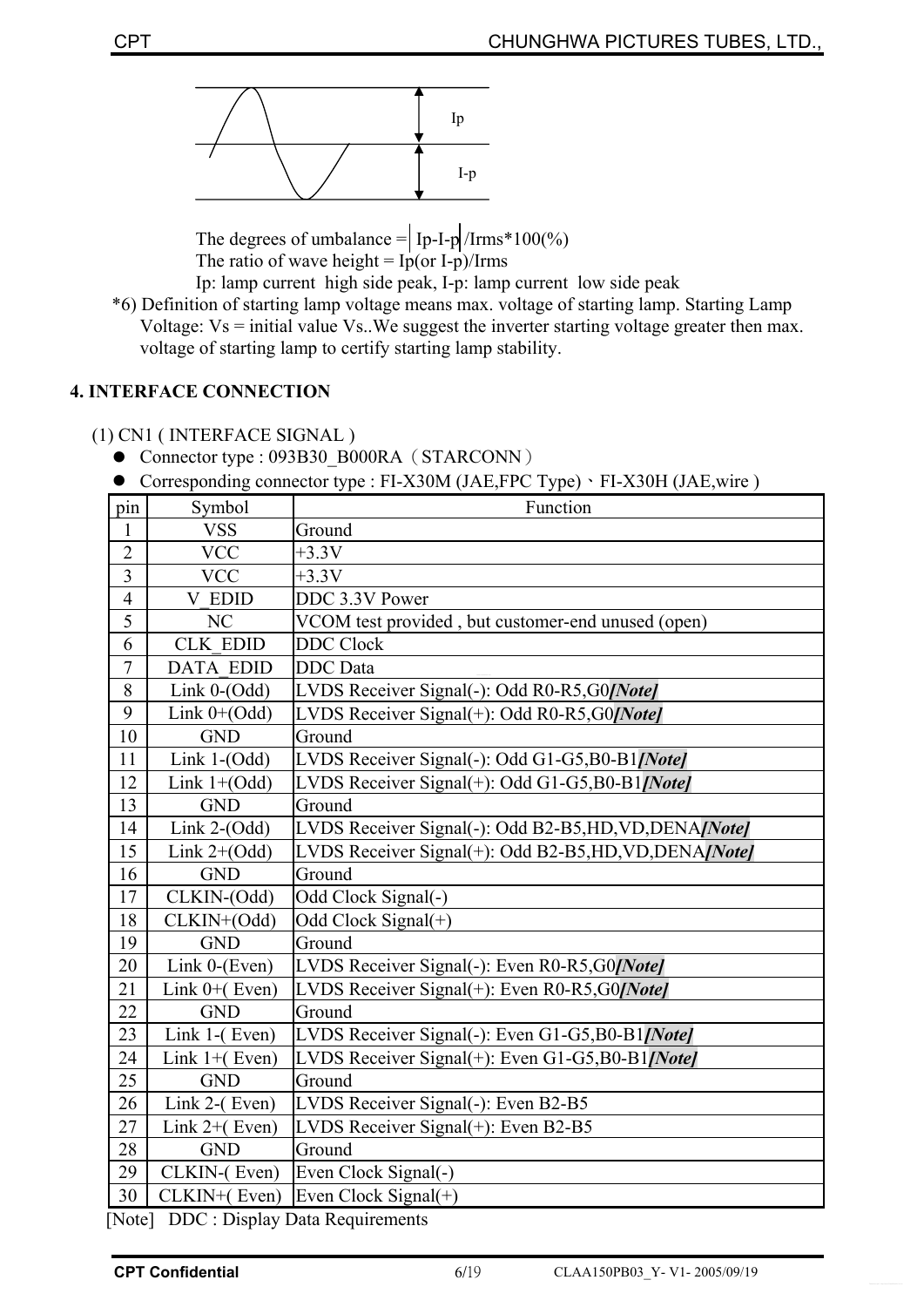[Note] Refer to data mapping

## (2) CN2 ( BACK LIGHT )

● Backlight-side connector : BHSR-02VS-1(JST made)

 $\bullet$  Inverter-side connector : SM02B-BHSS-1(JST made)

| Pin No. | iymbol | Function                  |
|---------|--------|---------------------------|
|         |        | VBLH (High voltage)       |
|         |        | <b>VBLL</b> (Low voltage) |

[Note] VBLH-VBLL = VL

## **5. Input Signal Timing (DE mode only)**

- (1)LVDS Input Signal Timing Chart
- (1-1) Vertical Timing sequence



## (1-2) Horizontal Timing sequence

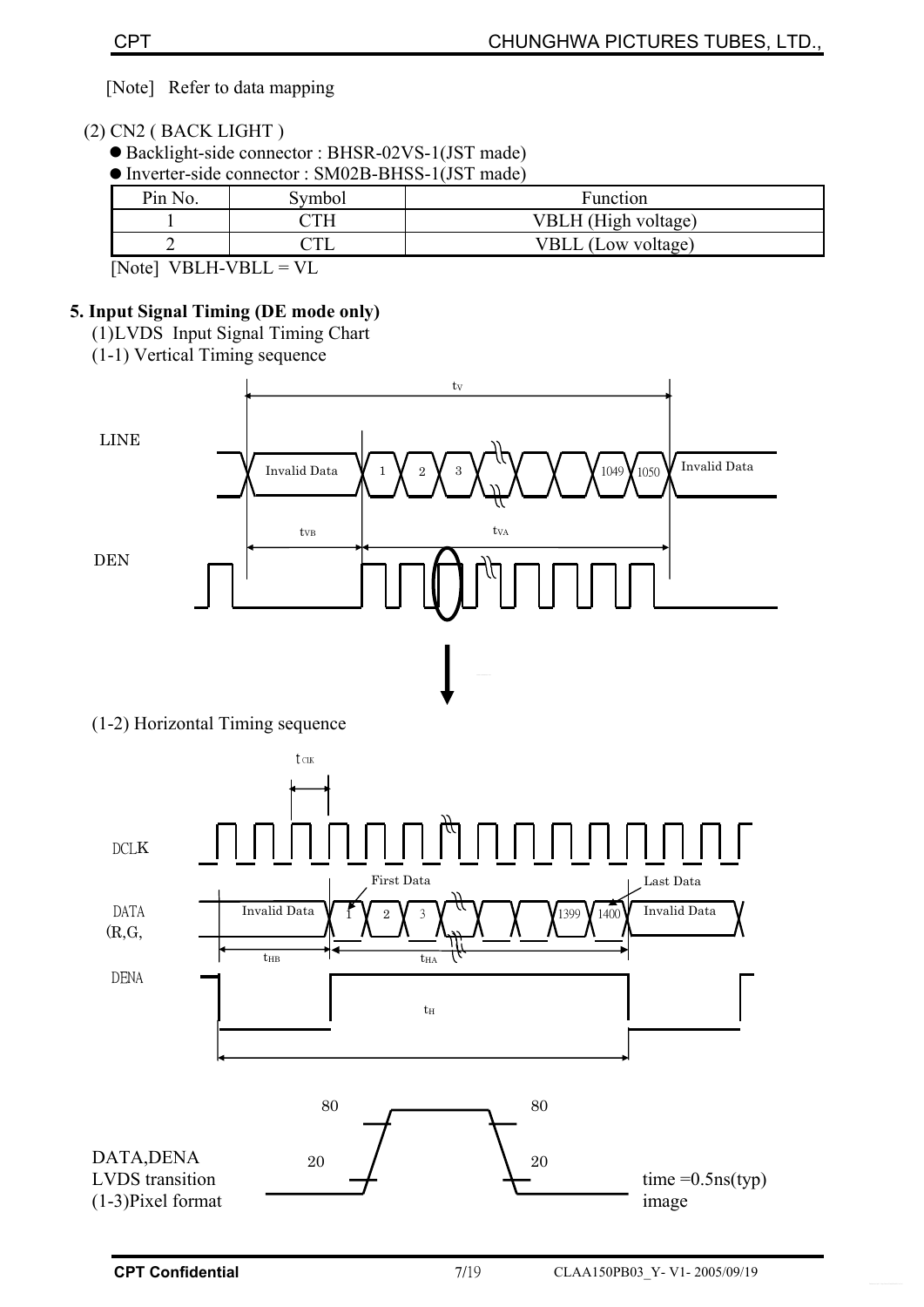

(2)Data mapping:



<sup>(3)</sup>Timing Specifications (DE mode only)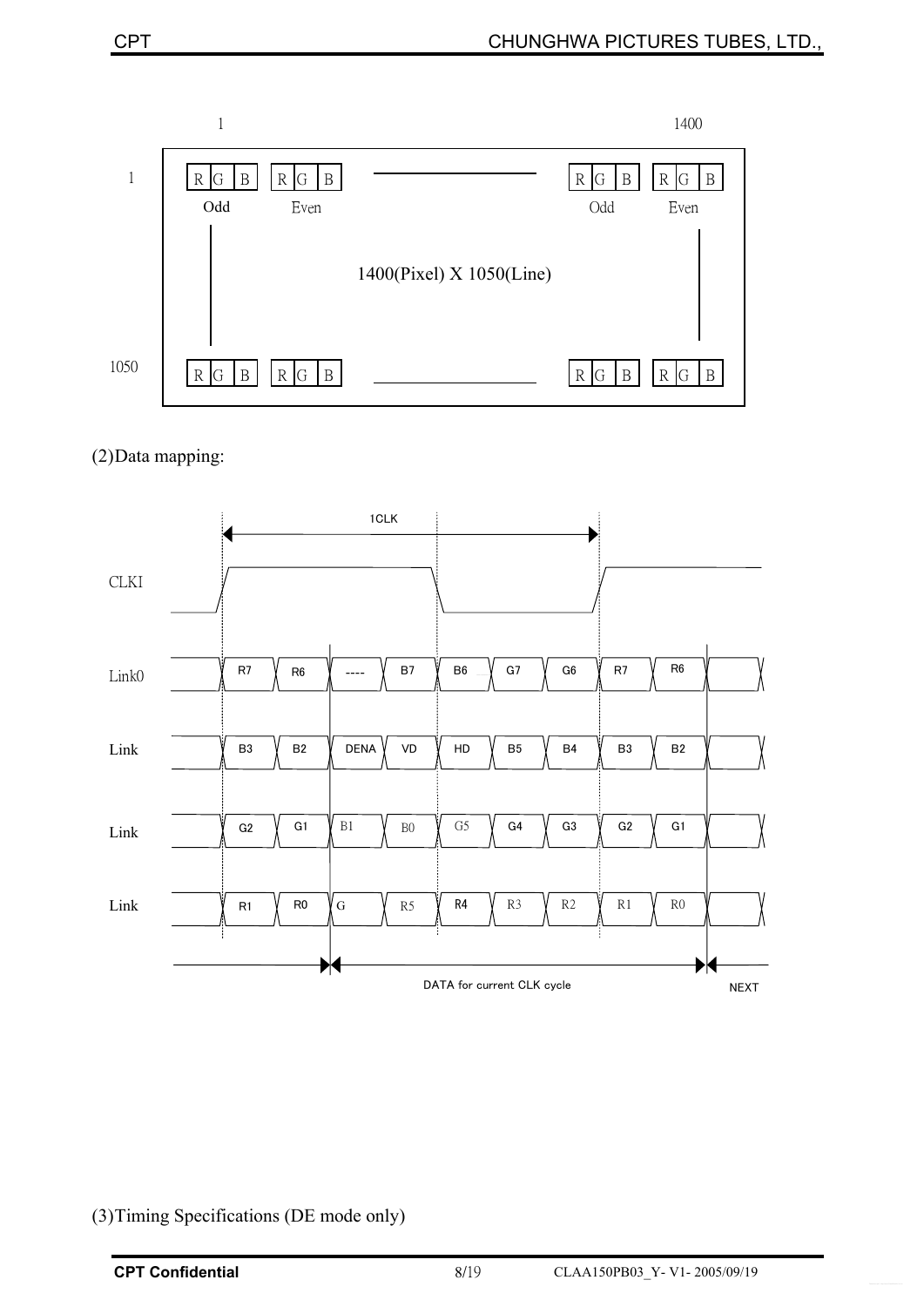|                 |                      | <b>ITEM</b>                 | <b>SYMBOL</b>    | <b>MIN</b> | <b>TYP</b> | <b>MAX</b> | <b>UNIT</b>      |
|-----------------|----------------------|-----------------------------|------------------|------------|------------|------------|------------------|
|                 | <b>DCLK</b>          | frequency                   | $f_{CLK}$        | 45         | 54         | 67.5       | <b>MHz</b>       |
|                 |                      | period                      | $t_{\text{CLK}}$ | -          | 18.5       |            | ns               |
|                 |                      | Horizontal total Time       | t <sub>H</sub>   | 786        | 831        |            | $t_{\text{CLK}}$ |
| LCD input       | <b>DENA</b><br>$*1)$ | Horizontal Active Time      | $t_{HA}$         | 700        | 700        | 700        | $t_{\text{CLK}}$ |
| signal          |                      | Horizontal Blank Time       | $t_{HB}$         |            | 131        |            | $t_{\text{CLK}}$ |
|                 |                      | Vertical frame Rate         | Fr               | 55         | 60         | 75         | Hz               |
|                 |                      | Vertical total Time         | tv               | 1051       | 1066       |            | $t_{\rm H}$      |
|                 |                      | <b>Vertical Active Time</b> | $t_{VA}$         | 1050       | 1050       | 1050       | $t_{\rm H}$      |
|                 |                      | <b>Vertical Blank Time</b>  | $t_{VB}$         |            | 16         |            | $t_{\rm H}$      |
| <b>LVDS</b>     |                      | CLK frequency               | fCLKin           |            | 54         | 67.5       | <b>MHz</b>       |
| Input<br>Timing |                      | CLK period                  | tCLKin           |            | 18.5       |            | ns               |

[Note]

\*1) DENA (Data Enable) should always be positive polarity as shown in the timing specification.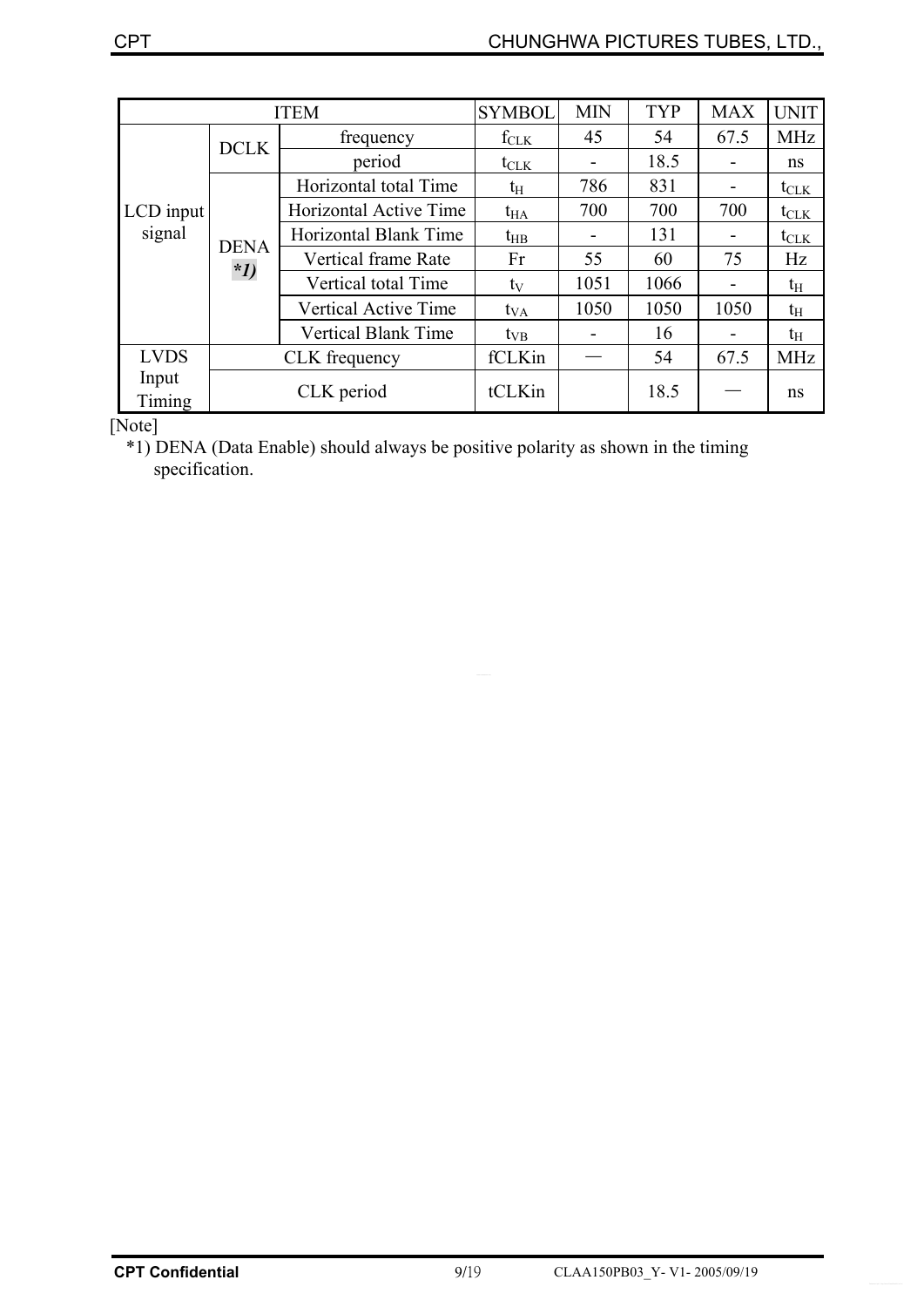## (4) Color data definition

|              |                   |                  |           |          | <b>RDATA</b> |          |                                                               |                |                |   | <b>GDATA</b> |                |                                     |                  |                  |          | <b>B DATA</b> |          |              |
|--------------|-------------------|------------------|-----------|----------|--------------|----------|---------------------------------------------------------------|----------------|----------------|---|--------------|----------------|-------------------------------------|------------------|------------------|----------|---------------|----------|--------------|
| Color        | <b>Input Data</b> |                  |           |          |              |          | $R5$ <sub>R4</sub> $R3$ <sub>R2</sub> $R1$ <sub>R1</sub> $R0$ |                |                |   |              |                | G5:G4:G3:G2:G1:G0 B5:B4:B3:B2:B1:B0 |                  |                  |          |               |          |              |
|              |                   | MSB.             |           |          |              |          | $\overline{\text{LSB}}$                                       | MSB.           |                |   |              |                | $\mathsf{LSB}$                      | MSB.             |                  |          |               |          | <b>LSB</b>   |
|              | <b>Black</b>      | $\overline{0}$   | $\cdot$ 0 | $\theta$ | $\theta$     | $\theta$ | $\cdot$ 0                                                     | 0:0            |                |   | $\theta$     | $\theta$       | $\boldsymbol{0}$                    | $\overline{0}$   | $\theta$         | $\theta$ |               |          | 0            |
|              | Red(63)           |                  |           |          |              |          |                                                               | $\Omega$       |                |   |              |                | 0                                   | $\Omega$         |                  |          |               |          | 0            |
|              | Green(63)         | $\theta$         |           |          |              |          | $\overline{0}$                                                |                |                |   |              |                |                                     | $\overline{0}$   |                  |          |               |          |              |
| <b>Basic</b> | Blue(63)          | $\overline{0}$   |           |          |              |          | $\overline{0}$                                                | $\overline{0}$ |                |   |              | 0              | $\boldsymbol{0}$                    |                  |                  |          |               |          |              |
| Color        | Cyan              | $\theta$         |           |          |              |          | $\theta$                                                      |                |                |   |              |                |                                     |                  |                  |          |               |          |              |
|              | Magenta           |                  |           |          |              |          |                                                               | $\Omega$       |                |   |              |                | $\overline{0}$                      | 1                |                  |          |               |          |              |
|              | Yellow            |                  |           |          |              |          |                                                               |                |                |   |              |                |                                     | $\boldsymbol{0}$ |                  |          |               |          |              |
|              | White             |                  |           |          |              |          |                                                               |                |                |   |              |                |                                     |                  |                  |          |               |          |              |
|              | RED(0)            | $\theta$         | $\Omega$  |          |              | 0        | $\overline{0}$                                                | $\overline{0}$ | 0              | 0 | $\theta$     | 0              | $\overline{0}$                      | $\overline{0}$   | $\theta$         | $\theta$ |               |          | 0            |
|              | RED(1)            | $\overline{0}$   | $\theta$  | $\theta$ | $\Omega$     | 0        |                                                               | $\overline{0}$ |                |   | 0            | 0              | $\boldsymbol{0}$                    | $\overline{0}$   | $\theta$         | $\theta$ |               | 0        | 0            |
|              | RED(2)            | $\theta$         |           |          |              |          | 0                                                             | $\theta$       |                |   |              |                | $\overline{0}$                      | $\theta$         |                  |          |               |          | 0            |
| <b>RED</b>   |                   |                  |           |          |              |          |                                                               |                |                |   |              |                |                                     |                  |                  |          |               |          |              |
|              |                   |                  |           |          |              |          |                                                               |                |                |   |              |                |                                     |                  |                  |          |               |          |              |
|              | RED(62)           |                  |           |          |              |          |                                                               | 0              |                |   |              |                | 0                                   |                  |                  |          |               |          | $\mathbf{0}$ |
|              | RED(63)           |                  |           |          |              |          |                                                               | $\overline{0}$ |                |   | 0            | 0              | $\overline{0}$                      | $\boldsymbol{0}$ | $\left( \right)$ |          |               |          |              |
|              | Green(0)          | $\theta$         | $\theta$  | $\theta$ |              | $\theta$ | $\theta$                                                      | $\theta$       | $\Omega$       |   | $\theta$     | $\theta$       | $\theta$                            | $\overline{0}$   | $\theta$         |          |               |          |              |
|              | Green(1)          | $\theta$         |           |          |              |          | $\theta$                                                      | $\theta$       |                |   |              |                |                                     | $\theta$         |                  |          |               |          | 0            |
|              | Green(2)          | $\boldsymbol{0}$ | 0         |          |              |          | $\overline{0}$                                                | $\overline{0}$ |                |   |              |                | $\overline{0}$                      | $\boldsymbol{0}$ |                  |          |               |          |              |
| Green        |                   |                  |           |          |              |          |                                                               |                |                |   |              |                |                                     |                  |                  |          |               |          |              |
|              |                   |                  |           |          |              |          |                                                               |                |                |   |              |                |                                     |                  |                  |          |               |          |              |
|              | Green(62)         | $\theta$         |           |          |              |          | 0                                                             |                |                |   |              |                | 0                                   |                  |                  |          |               |          |              |
|              | Green(63)         | $\Omega$         |           |          |              |          | 0                                                             |                |                |   |              |                |                                     | $\Omega$         |                  |          |               |          |              |
|              | Blue(0)           | $\theta$         | $\theta$  |          |              | 0        | $\overline{0}$                                                | $\overline{0}$ | $\theta$       | 0 | 0            | 0              | $\overline{0}$                      | $\overline{0}$   | $\overline{0}$   |          |               | $\Omega$ |              |
|              | Blue(1)           | $\boldsymbol{0}$ | $\Omega$  |          |              | 0        | $\boldsymbol{0}$                                              | $\overline{0}$ | $\overline{0}$ |   | $\Omega$     | $\theta$       | $\boldsymbol{0}$                    | $\boldsymbol{0}$ | $\overline{0}$   |          |               |          |              |
|              | Blue(2)           | $\boldsymbol{0}$ |           |          |              |          | $\overline{0}$                                                | $\overline{0}$ |                |   |              | $\overline{0}$ | $\overline{0}$                      | $\overline{0}$   |                  |          |               |          | 0            |
| Blue         |                   |                  |           |          |              |          |                                                               |                |                |   |              |                |                                     |                  |                  |          |               |          |              |
|              |                   |                  |           |          |              |          |                                                               |                |                |   |              |                |                                     |                  |                  |          |               |          |              |
|              | Blue(62)          | $\theta$         |           |          |              |          | 0                                                             |                |                |   |              |                | 0                                   |                  |                  |          |               |          |              |
|              | Blue(63)          | $\boldsymbol{0}$ | 0         |          |              |          | $\theta$                                                      | 0              |                |   |              |                | 0                                   |                  |                  |          |               |          |              |

#### [Note]

(1) Definition of gray scale:

 $Color(n)$ : n means level of gray scale.

Larger n means brighter level.

(2) Data :  $1 =$  High,  $0 =$  Low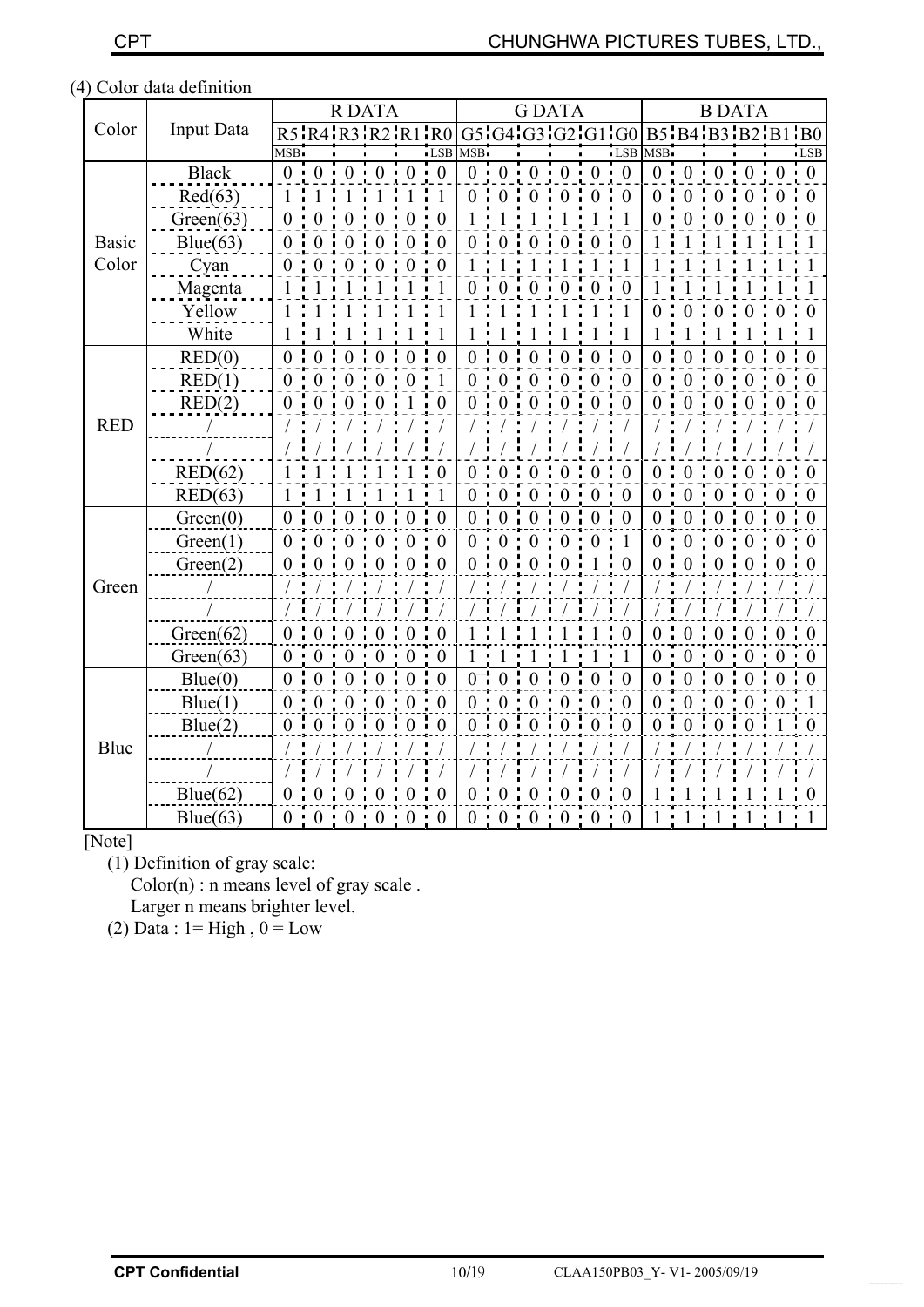## **6. BLOCK DIAGRAM**



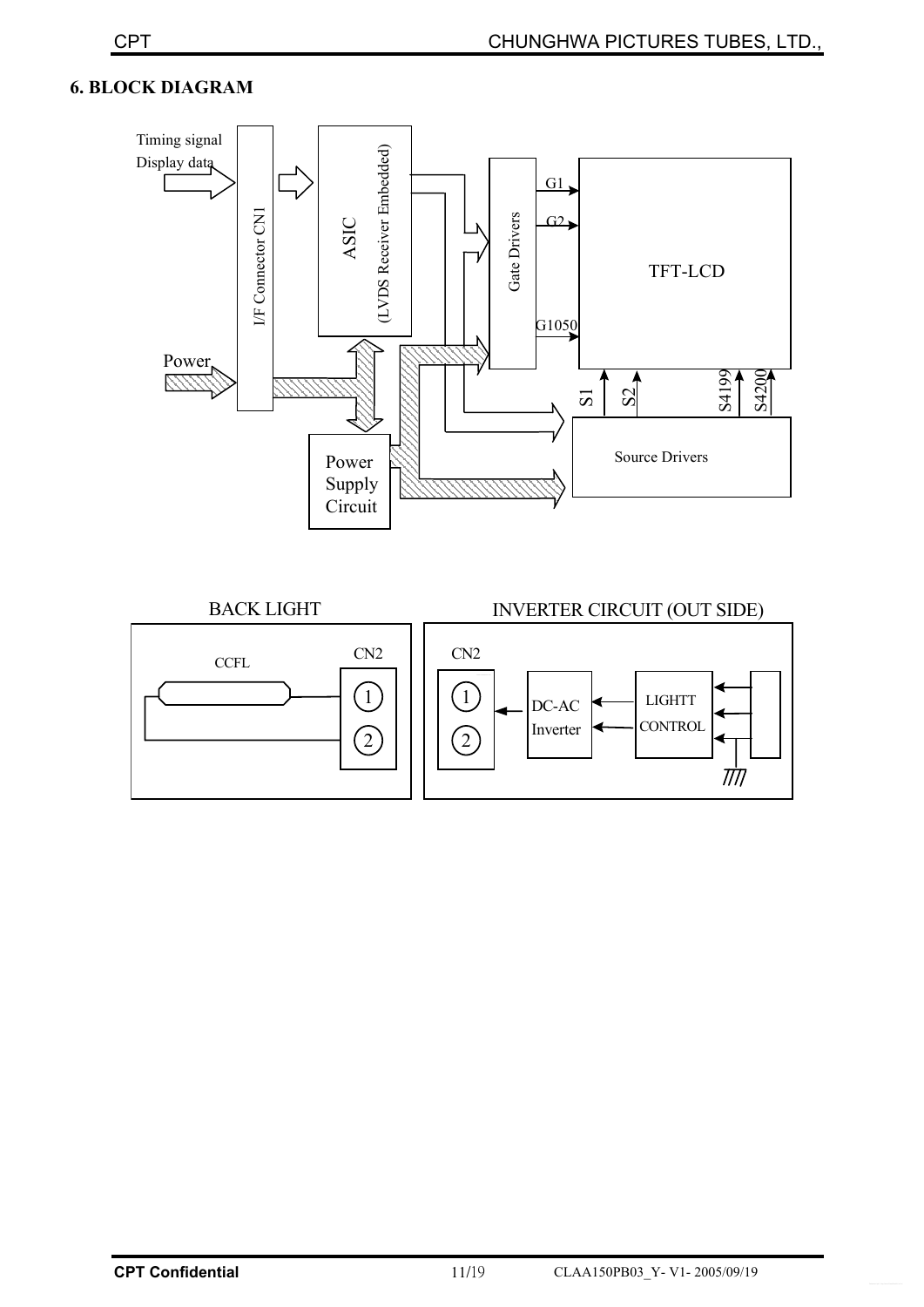## **7. MECHANICAL DIMENSION**

(1) Front side

Unit:mm



[Note] Undefined tolerances to be  $\pm$ 0.5 mm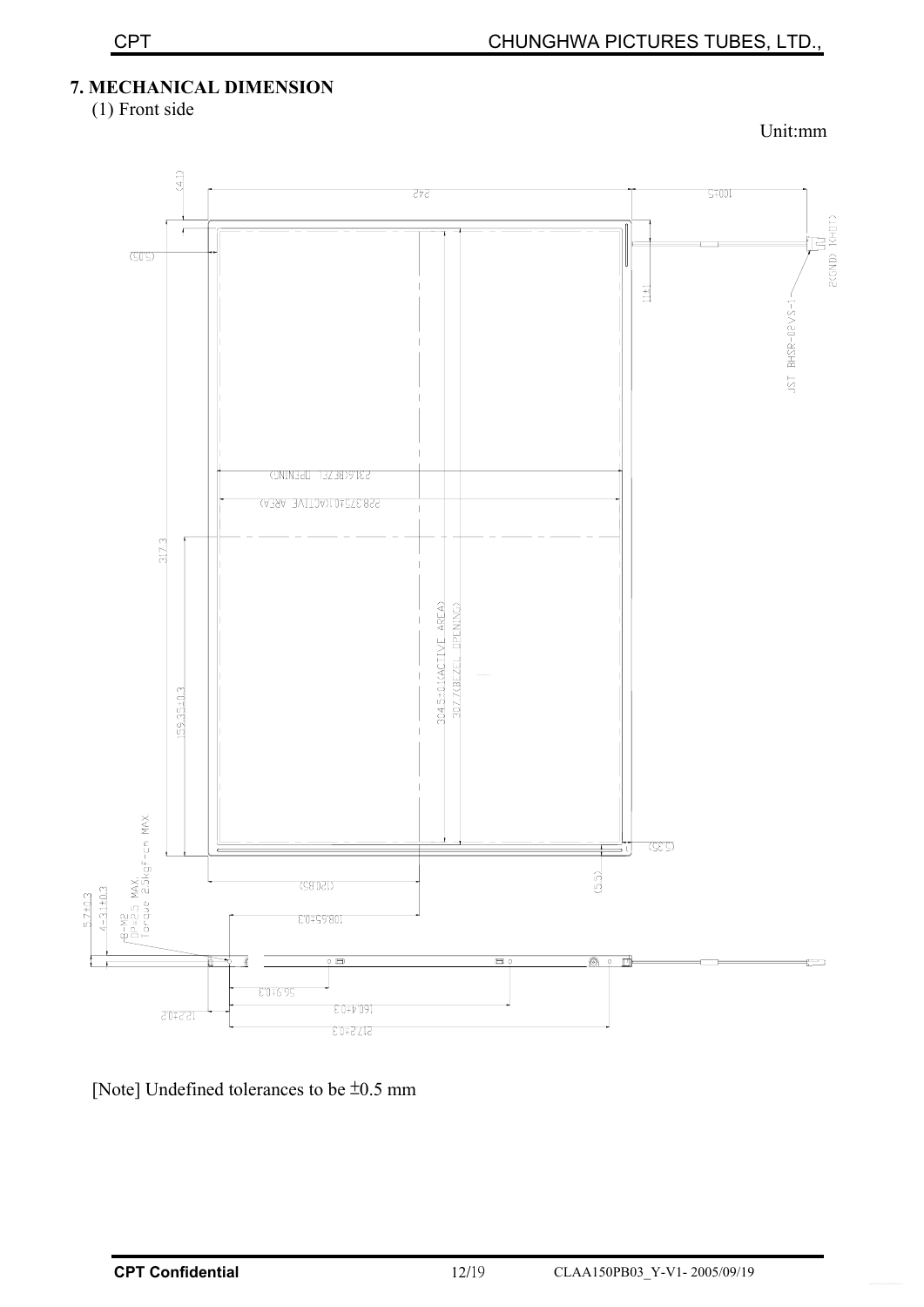## (2) Rear side

Unit : mm



[Note] Undefined tolerances to be  $\pm$ 0.5 mm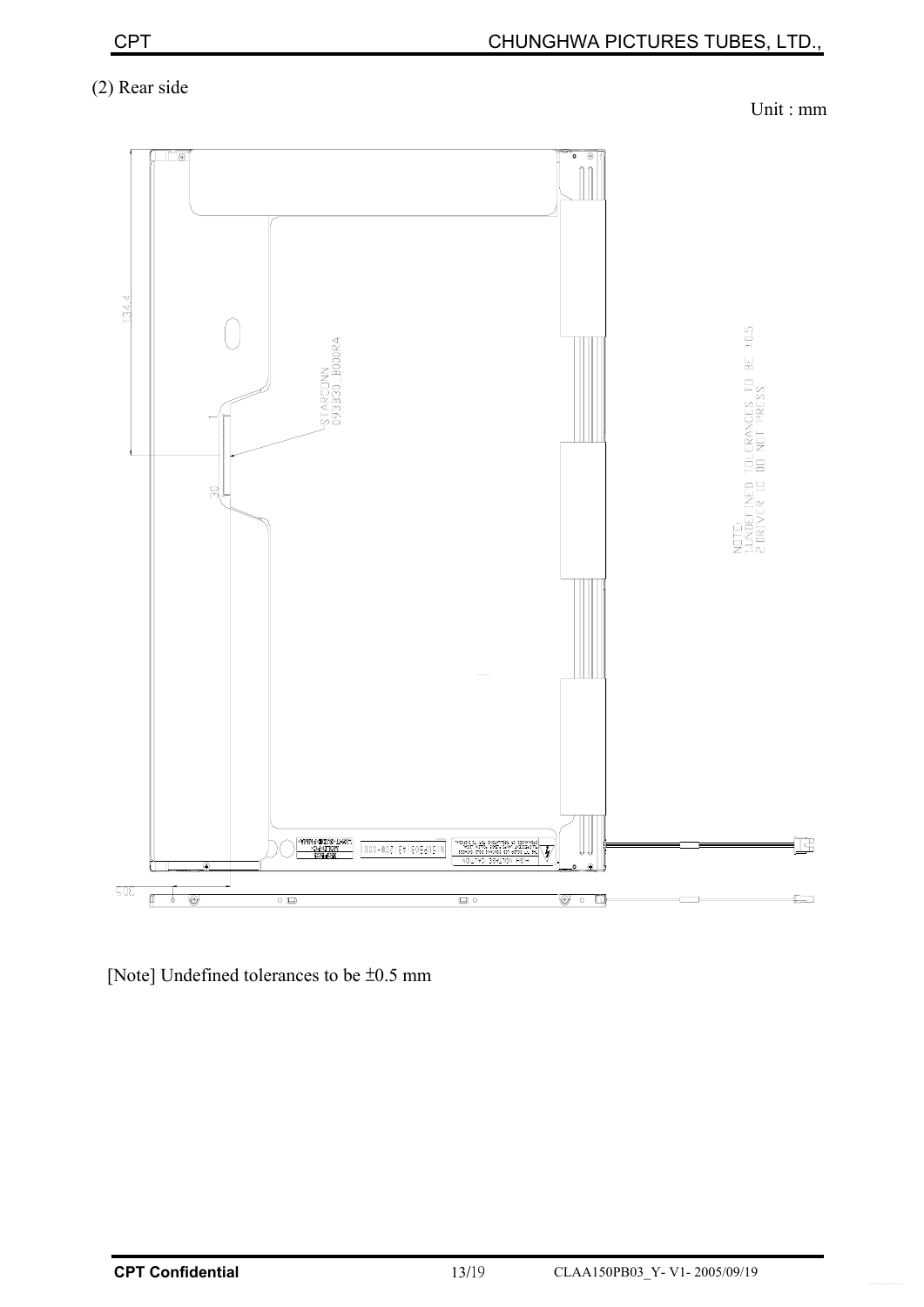|                                     |            |               |                                                |       |                | Ta = $25^{\circ}$ C, Vcc=3.3V |                   |
|-------------------------------------|------------|---------------|------------------------------------------------|-------|----------------|-------------------------------|-------------------|
| <b>ITEM</b>                         |            | <b>SYMBO</b>  | <b>CONDITIO</b>                                | MIN.  | TYP.           | MAX.                          | <b>UNIT</b>       |
|                                     |            | L             | N                                              |       |                |                               |                   |
| Contrast Ratio *4)                  |            | CR            | $\varphi = \theta = 0^{\circ}$                 |       | 350            | --                            |                   |
| Luminance (center)                  |            | $\mathbf{L}$  | $\varphi = \theta = 0^{\circ}$<br>$I_L = 6$ mA | 180   | 200            |                               | cd/m <sup>2</sup> |
| 5 point Luminance<br>Uniformity *5) |            | $\mathbf L$   | $\varphi = \theta = 0^{\circ}$<br>$I_L = 6$ mA | 160   | 185            |                               | cd/m <sup>2</sup> |
| Luminance Uniformity*6)             |            | $\triangle L$ | $\varphi = \theta = 0^{\circ}$                 | --    | --             | 30                            | $\frac{0}{0}$     |
| Response Time*7)                    |            | tr            | $\varphi = \theta = 0^{\circ}$                 |       | $\overline{7}$ | 10                            | ms                |
|                                     |            | tf            | $\varphi = \theta = 0^{\circ}$                 |       | 18             | 20                            | ms                |
| Viewing<br>Angle*3)                 | Horizontal | $\varphi$     | $\varphi = \theta = 0^{\circ}$                 |       | $-40 \sim 40$  | $\overline{a}$                | $\circ$           |
|                                     | Vertical   | $\theta$      | $CR \ge 10$                                    |       | $-40 \sim 20$  | --                            | $\circ$           |
| Image Sticking*8)                   |            | tis           | 2 hrs                                          |       | --             | $\overline{2}$                | sec               |
| Crosstalk modulation<br>Ratio*9)    |            | <b>CTR</b>    |                                                |       |                | 1                             | $\frac{0}{0}$     |
|                                     | Red        | X             | $\theta = \phi = 0^{\circ}$                    | 0.574 | 0.604          | 0.634                         |                   |
| Color<br>Coordinate                 |            | y             |                                                | 0.298 | 0.328          | 0.358                         |                   |
|                                     | Green      | $\mathbf X$   |                                                | 0.280 | 0.310          | 0.340                         |                   |
|                                     |            | V             |                                                | 0.543 | 0.573          | 0.603                         |                   |
|                                     | Blue       | $\mathbf{X}$  |                                                | 0.125 | 0.155          | 0.185                         |                   |
|                                     |            | V             |                                                | 0.114 | 0.144          | 0.174                         |                   |
|                                     | White      | $\mathbf X$   |                                                | 0.283 | 0.313          | 0.343                         |                   |
|                                     |            | y             |                                                | 0.299 | 0.329          | 0.359                         |                   |

## **8. OPTICAL CHARACTERISTICS***\*1) \*2) \*3)*

[Note]

\*1) These items are measured by BM-5A(TOPCON) in the dark room .(no ambient light).

\*2) Brightness conditions : Inverter : SUMIDA IV11145T (61K)

\*3) Definition of Viewing Angle( $\theta$ ,  $\phi$ )

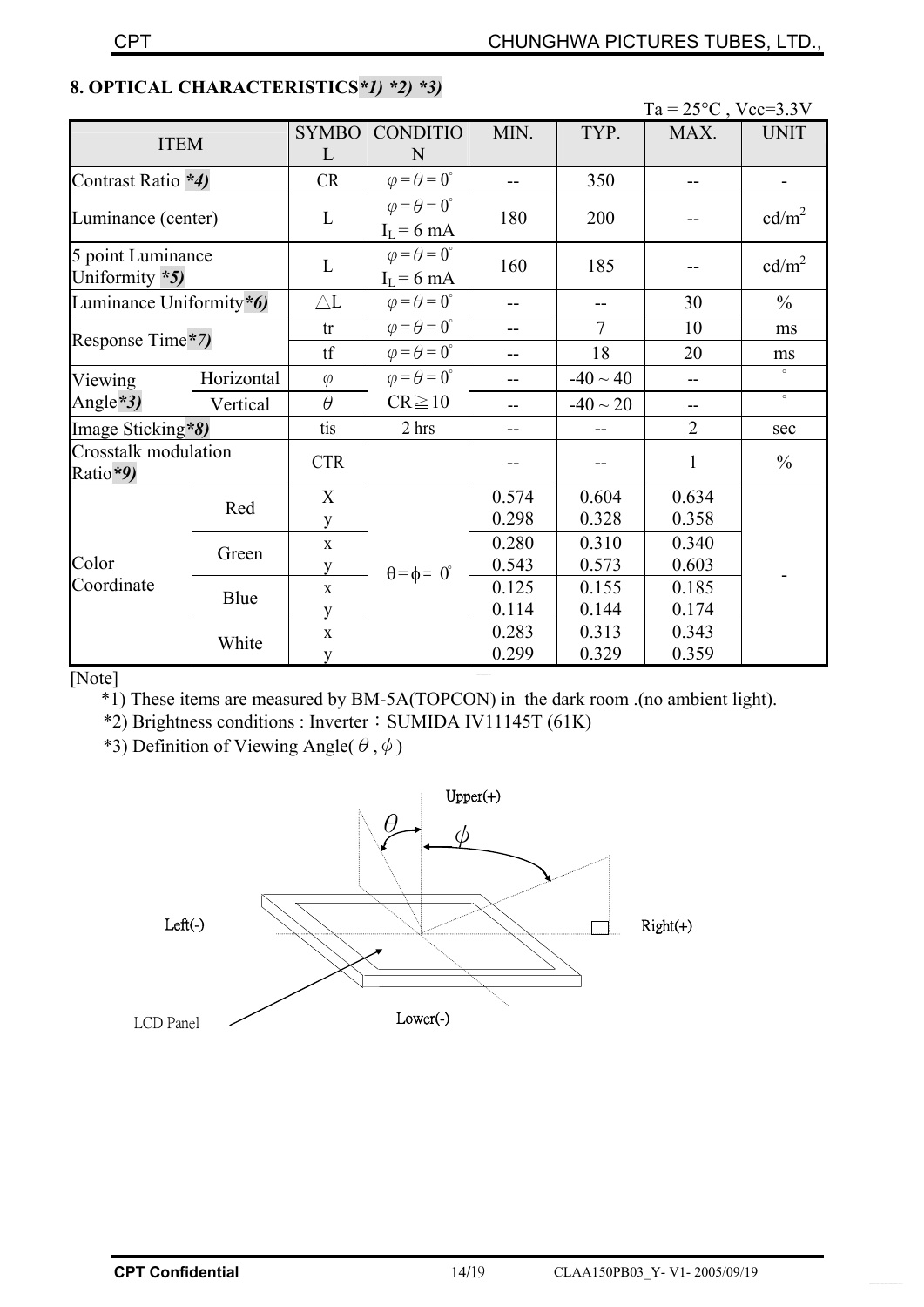\*4) CR : measures 5 points and take the average value. The Definition of Contrast Ratio is as follows:

CR= (White)Luminance of ON / (Black)Luminance OFF



- \*5) 5 point Luminance Uniformity V Measure white Luminance on the same 5 points and take the average value.
- \*6) Definition of Luminance Uniformity  $\triangle L = [L(MAX) / L(MIN)-1] \times 100$
- \*7) Definition of Response Time:



\*8) Definition of Image Sticking : Continuously display the test pattern shown in the figure below for two-hours. Then switch to full white screen. It changes from test pattern to white pattern. The previous image should not persist more than two seconds at  $25^{\circ}$ C.

|                |          |  | .            |   |
|----------------|----------|--|--------------|---|
| $\blacksquare$ | <b>.</b> |  |              | П |
| $\blacksquare$ | <b>.</b> |  |              | П |
|                |          |  | <b>TELEL</b> | П |
| $\blacksquare$ |          |  |              |   |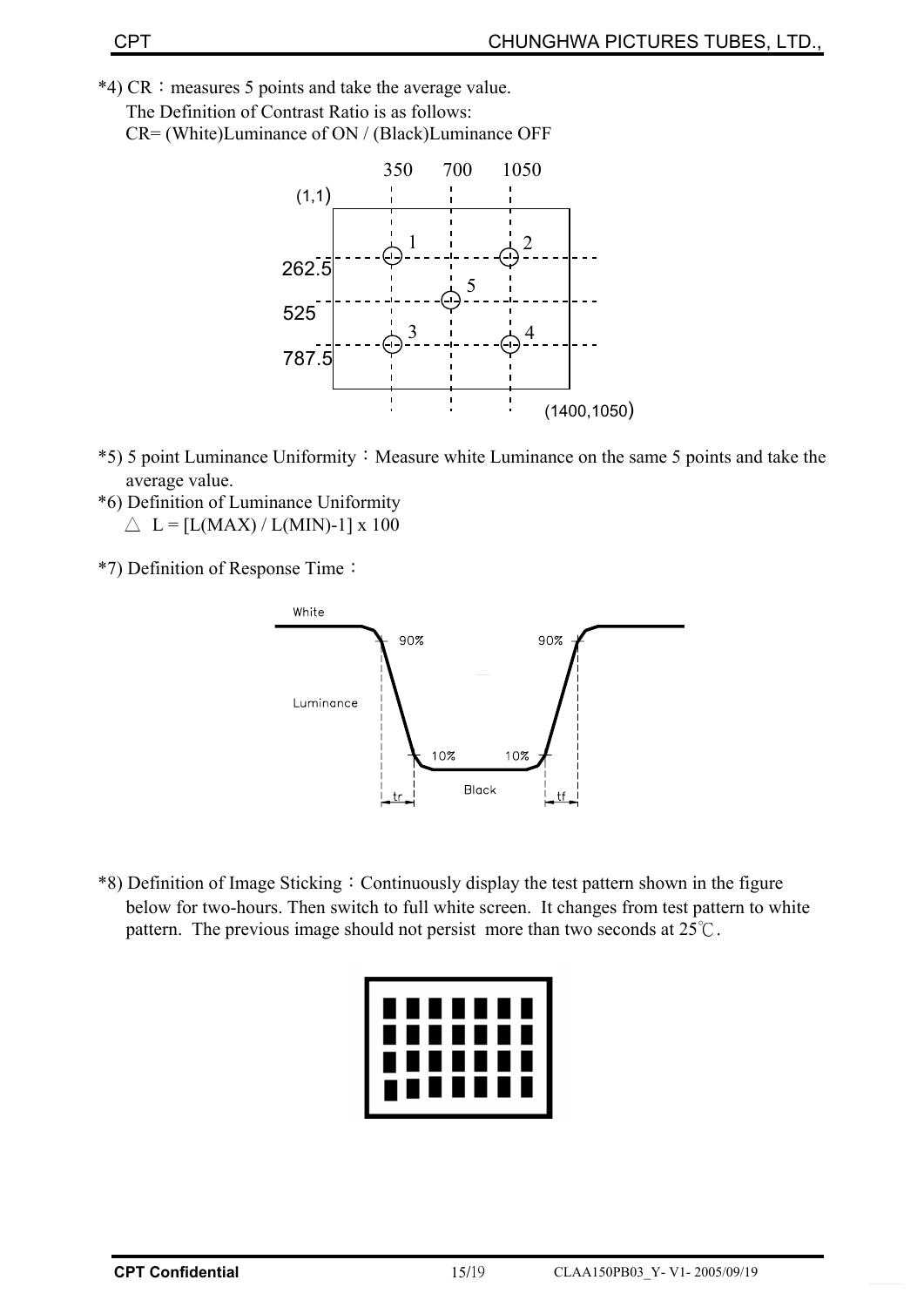## \*9) Definition of Cross talk Modulation Ratio



## **9. RELIABILITY TEST CONDITIONS**

| (1) Temperature and Humidity      |                                                            |
|-----------------------------------|------------------------------------------------------------|
| <b>TEST ITEMS</b>                 | <b>CONDITIONS</b>                                          |
| <b>HIGH TEMPERATURE OPERATION</b> | $50^{\circ}$ C,240h                                        |
| HIGH TEMPERATURE STORAGE          | $60^{\circ}$ C, 240h                                       |
| LOW TEMPERATURE OPERATION         | $ 0^{\circ}C $ , 240h; Backlight unit always turn on       |
| LOW TEMPERATURE STORAGE           | $-20^{\circ}$ C, 240h                                      |
| <b>HIGH TEMPERATURE</b>           | $50^{\circ}$ C, 90%RH, 240h(No condensation)               |
| <b>HIGH HUMIDITY OPERATION</b>    |                                                            |
| <b>HIGH TEMPERATURE</b>           | $ 60^{\circ}$ C,90%RH(Max),48h(No condensation)            |
| <b>HIGH HUMIDITY STORAGE</b>      |                                                            |
| THERMAL SHOCK (No operation)      | $BETWEN - 20^{\circ}C(1h)AND 60^{\circ}C(1h)$ , 100 CYCLES |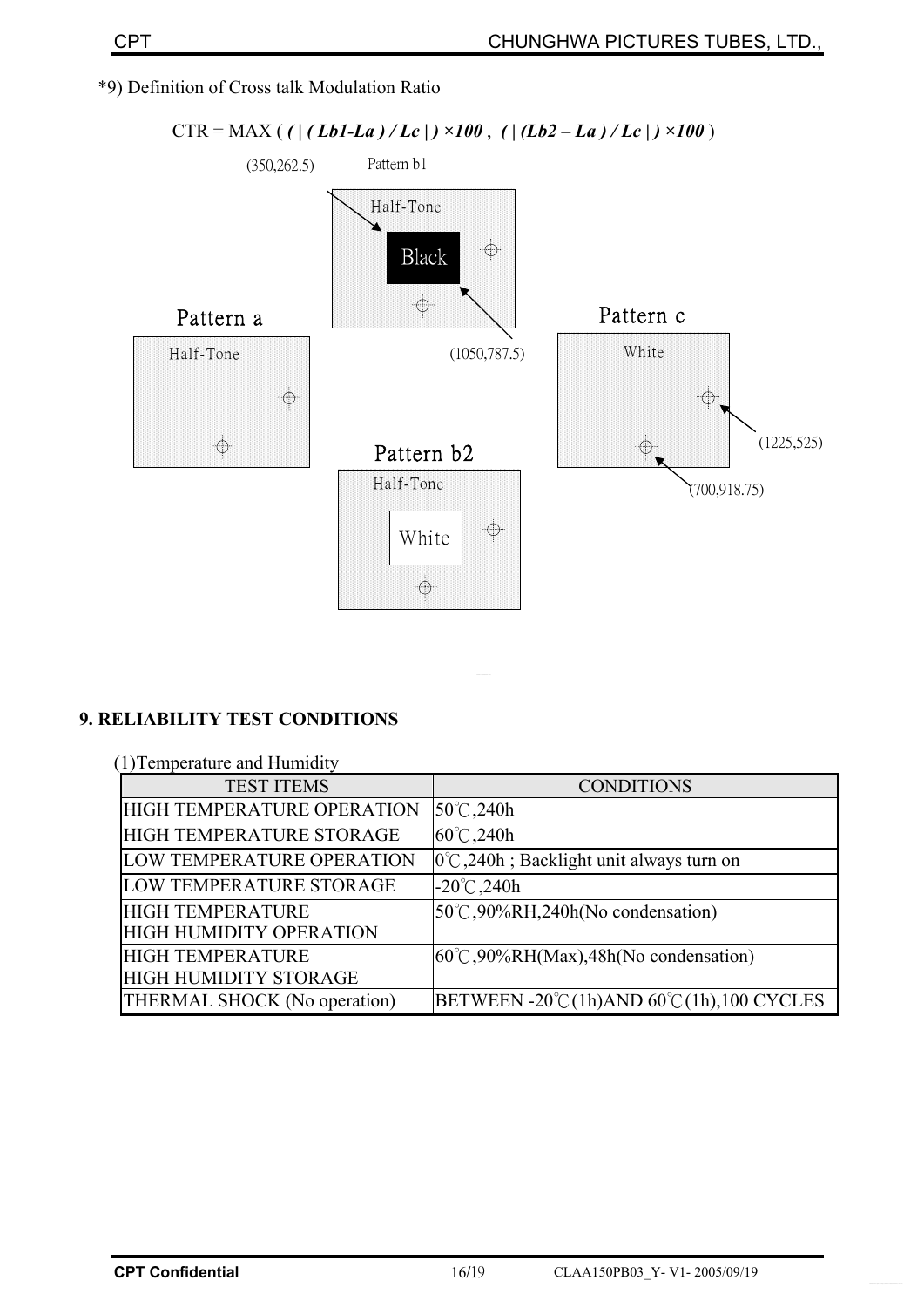#### (2)Shock & Vibration

| <b>ITEMS</b>                        | <b>CONDITIONS</b>                                                                                                                                                                                               |
|-------------------------------------|-----------------------------------------------------------------------------------------------------------------------------------------------------------------------------------------------------------------|
| <b>SHOCK</b><br>(NON-OPERATION)     | Shock level: $2156 \text{ m/s}^2$ (220G)<br>Waveform: half sinusoidal wave, 2ms<br>Number of shocks: one shock input in each direction of three<br>mutually perpendicular axes for a total of six shock inputs. |
| <b>VIBRATION</b><br>(NON-OPERATION) | Vibration level: $14.7 \text{m/s}^2$ (1.5G), sinusoidal wave, perpendicular<br>$axis(each x,y,z axis: 0.5hr, total 1.5 hrs)$<br>Frequency range: 5 to 500 Hz<br>Sweep speed : 0.5 octave / min                  |

## (3)Electrostatic Discharge

| <b>TEST ITEM</b> | <b>CONDITIONS</b>                                                                     |
|------------------|---------------------------------------------------------------------------------------|
| ESD              | $ 150pF \tcdot 330 \Omega \tcdot \t15KV$ air & $\pm 8KV$ contact test <sup>*</sup> 1) |
|                  | $ 200pF \cdot 0 \Omega \cdot \pm 250V$ contact test *2)                               |

[Note]

\*1) Measure point: LCD glass and metal bezel

\*2) Measure point : IF connector pins

## (4)Judgment standard

- The judgment of the above test should be made as follow:
- Pass: Normal display image with no obvious non-uniformity and no line defect. Partial transformation of the module parts should be ignored.
- Fail : No display image, obvious non-uniformity, or line defects.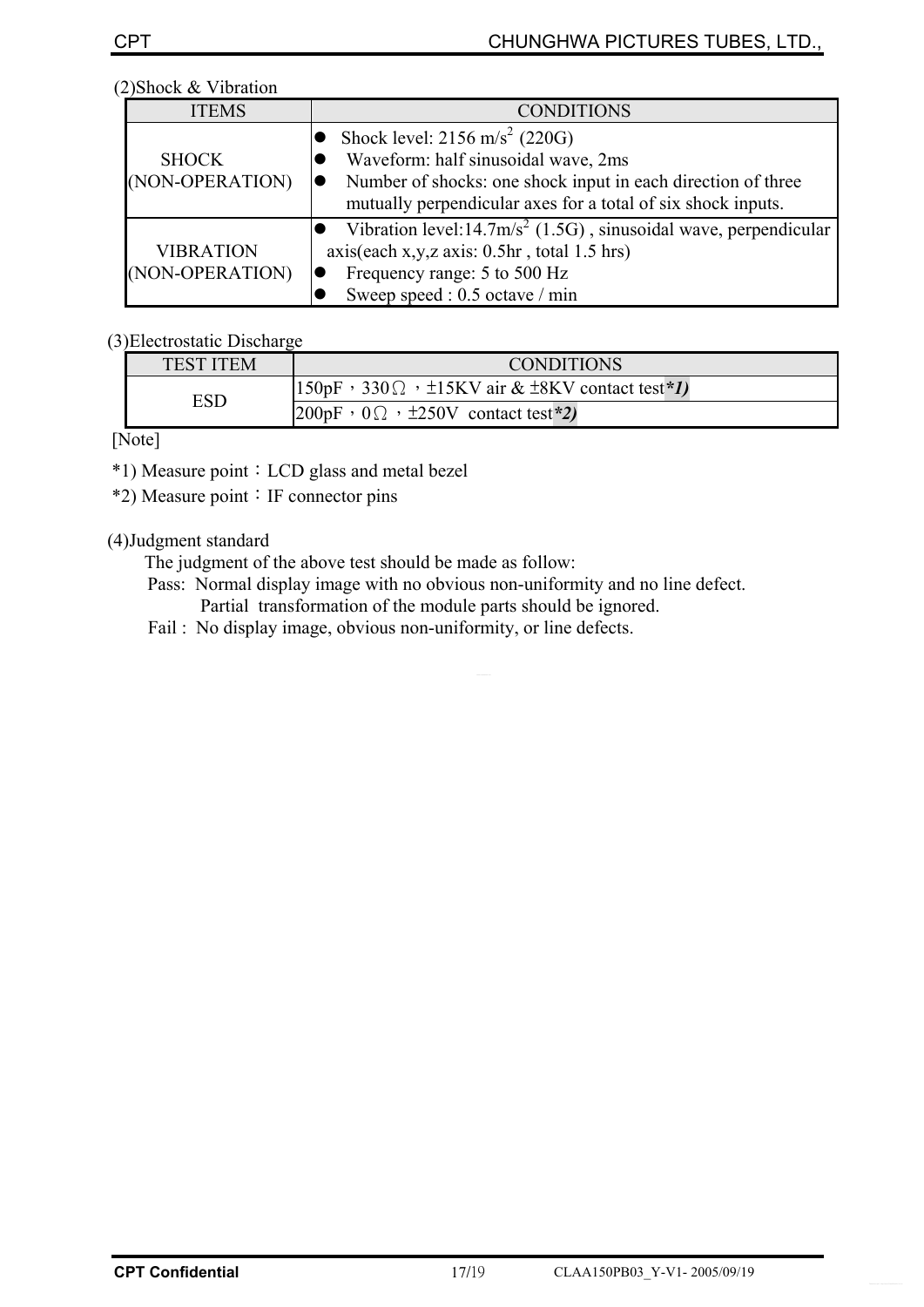### **10. HANDLING PRECAUTIONS FOR TFT-LCD MODULE**

Please pay attention to the followings in handling- TFT-LCD products:

#### **(A) ASSEMBLY PRECAUTION**

- (1) Please use the mounting hole on the module side in installing and do not beading or wrenching LCD in assembling. And please do not drop, bend or twist LCD module in handling.
- (2) Please design display housing in accordance with the following guidelines.
	- (2.1) Housing case must be destined carefully so as not to put stresses on LCD all sides and not to wrench module. The stresses may cause non-uniformity even if there is no nonuniformity statically.
	- (2.2) Keep sufficient clearance between LCD module back surface and housing when the LCD module is mounted. Approximately 1.0 mm of the clearance in the design is recommended taking into account the tolerance of LCD module thickness and mounting structure height on the housing.
	- (2.3) When some parts, such as, FPC cable and ferrite plate, are installed underneath the LCD module, still sufficient clearance is required, such as 0.5mm. This clearance is, especially, to be reconsidered when the additional parts are implemented for EMI countermeasure.
	- (2.4) Design the inverter location and connector position carefully so as not to give stress to lamp cable, or not to interface the LCD module by the lamp cable.
	- (2.5) Keep sufficient clearance between LCD module and the others parts, such as inverter and speaker so as not to interface the LCD module. Approximately 1.0mm of the clearance in the design is recommended.
- (3) Please do not push or scratch LCD panel surface with any-thing hard. And do not soil LCD panel surface by touching with bare hands. (Polarizer film, surface of LCD panel is easy to be flawed.)
- $(4)$  Please do not press any parts on the rear side-such as source TCP, gate TCP, control circuit board and FPCs during handling LCD module. If pressing rear part is unavoidable, handle the LCD module with care not to damage them.
- (5) Please wipe out LCD panel surface with absorbent cotton or soft of cloth in case of it being soiled.
- (6) Please wipe out drops of adhesives like saliva and water on LCD panel surface immediately. They might damage to cause panel surface variation and color change.
- (7) Please do not take a LCD module to pieces and reconstruct it. Resolving and reconstructing modules may cause them not to work well.
- (8) Please do not touch metal frames with bare hands and soiled gloves. A color change of the metal frames can happen during a long preservation of soiled LCD modules.
- (9) Please pay attention to handling lead wire of backlight so that it is not tugged in connecting wit inverter.

## **(B) OPERATING PRECAUTIONS**

- (1) Please be sure to turn off the power supply before connecting and disconnecting signal input cable.
- (2) Please do not change variable resistance settings in LCD module. They are adjusted to the most suitable value. If they are changed, it might happen LCD does not satisfy the characteristics specification.
- (3) Please consider that LCD backlight takes longer time to become stable of radiation characteristics in low temperature than in room temperature.
- (4) A condensation might happen on the surface and inside of LCD module in case of sudden charge of ambient temperature.
- (5) Please do not display the same pattern for very long time. Image might stick on LCD.